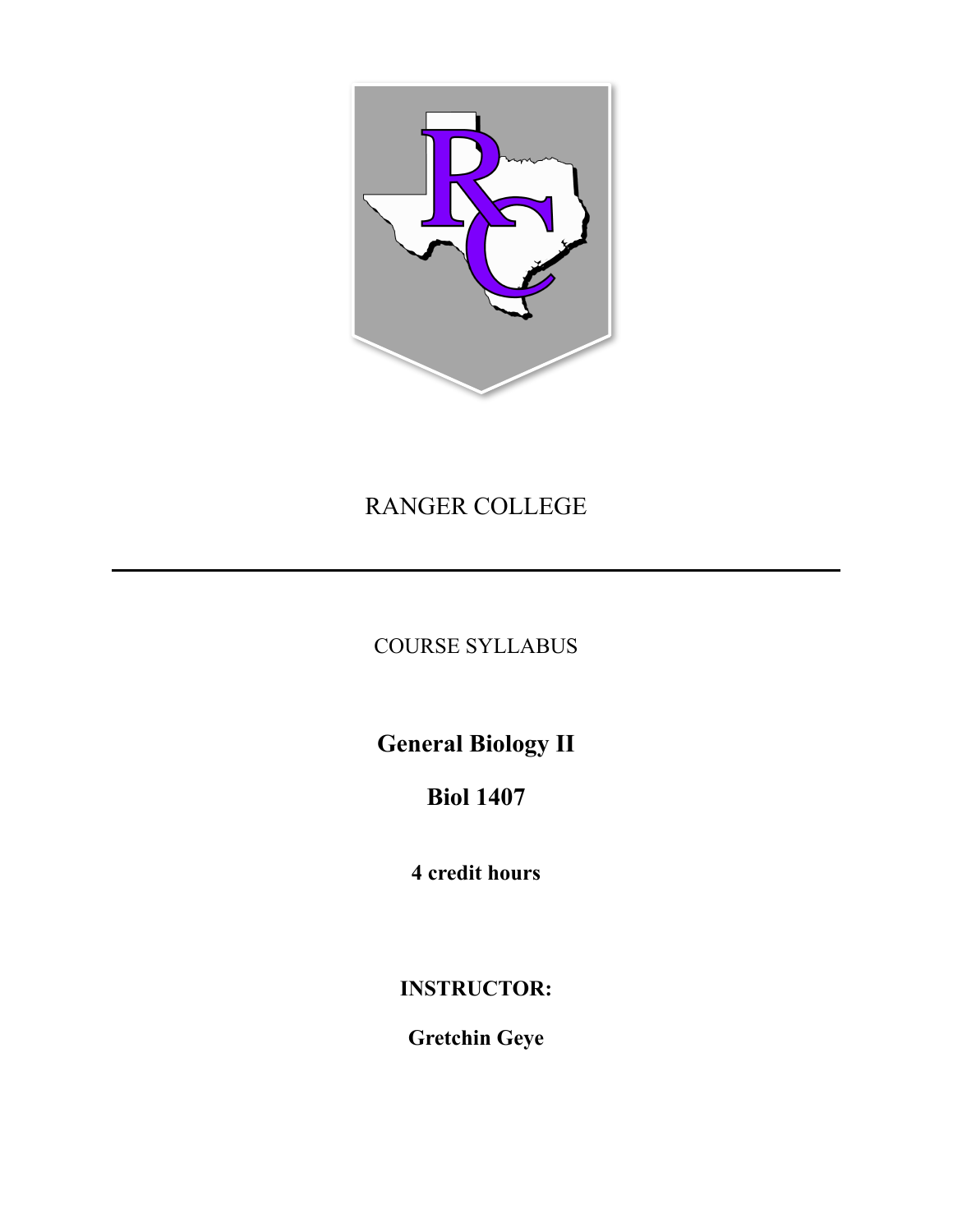Biol 1407

| <b>INSTRUCTOR:</b> Gretchin Geye |                                                            |
|----------------------------------|------------------------------------------------------------|
| EMAIL:                           | $ggeye(\omega rangereollege.edu)$ (best method of contact) |
| <b>OFFICE:</b>                   | Brown County Campus – no office                            |
| PHONE:                           | 325-641-5726                                               |
| <b>HOURS:</b>                    | By appointment online                                      |

### **I. Texas Core Curriculum Statement of Purpose**

Through the Texas Core Curriculum, students will gain a foundation of knowledge of human cultures and the physical and natural world, develop principles of personal and social responsibility for living in a diverse world, and advance intellectual and practical skills that are essential for all learning.

### **II. Course Description**

The diversity and classification of life will be studied, including animals, plants, protists, fungi, and prokaryotes. Special emphasis will be given to anatomy, physiology, ecology, and evolution of plants and animals.

## **III. Required Background or Prerequisite**

Passing score on THEA Reading section or equivalent alternate test is recommended.

#### **IV. Required Textbook and Course Materials**

**YOUR TEXTBOOK IS INCLUDED IN IncludEd (UNLESS YOU ARE DUAL CREDIT)!!! You will not receive a hard copy of the text, but will have the option to order a loose-leaf copy once you have registered for the McGraw-Hill Connect website.**

Connect Access Card for Biology: Concepts and Investigations

Hoefnagels 5e: Connect AC (2 semester) – ISBN 9781264354085

## **V. Course Purpose**

Life Science courses focus on describing, explaining and predicting natural phenomena using the scientific method. Courses involve the understanding of interactions among natural phenomena and the implications of scientific principles on the physical world and on human experiences.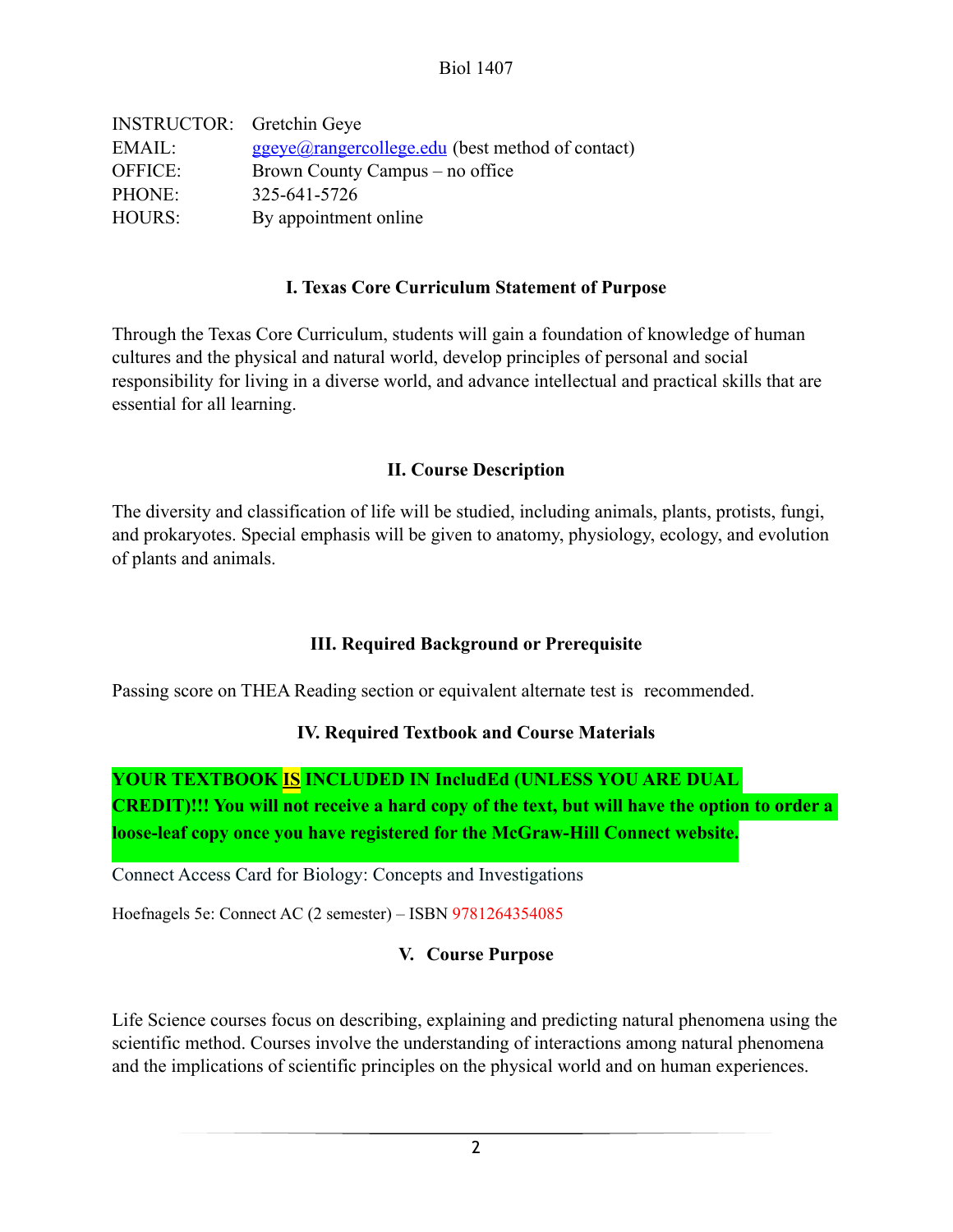## **VI. Learning Outcomes**

1. Describe the process of science as a way to understand the natural world.

2. Describe the cell as the basic unit of life.

3. Describe the major metabolic pathways in cellular respiration and photosynthesis, and the role of enzymes and high-energy molecules, such as ATP, in these processes.

4. Describe the diversity and characteristics of Prokaryotes, Protistans, Fungi, Plants and Animals.

5. Describe the interactions of populations and communities.

## **VII. Core Objectives**

This course meets the following of the six Core Objectives established by Texas:

- ☒ **Critical Thinking Skills (CT)** Creative thinking, innovation, inquiry, and analysis; evaluation and synthesis of information
- ☒ **Communication Skills (COM)** effective development, interpretation and expression of ideas through written, oral, and visual communication
- ☒ **Empirical and Quantitative Skills (EQS)** The manipulation and analysis of numerical data or observable facts resulting in informed conclusions
- $\boxtimes$  **Teamwork (TW)** The ability to consider different points of view and to work effectively with others to support a shared purpose or goal
- ☐ **Social Responsibility (SR)** Intercultural competence, knowledge of civic responsibility, and the ability to engage effectively in regional, national, and global communities
- ☐ **Personal Responsibility (PR)** The ability to connect choices, actions, and consequences to ethical decision-making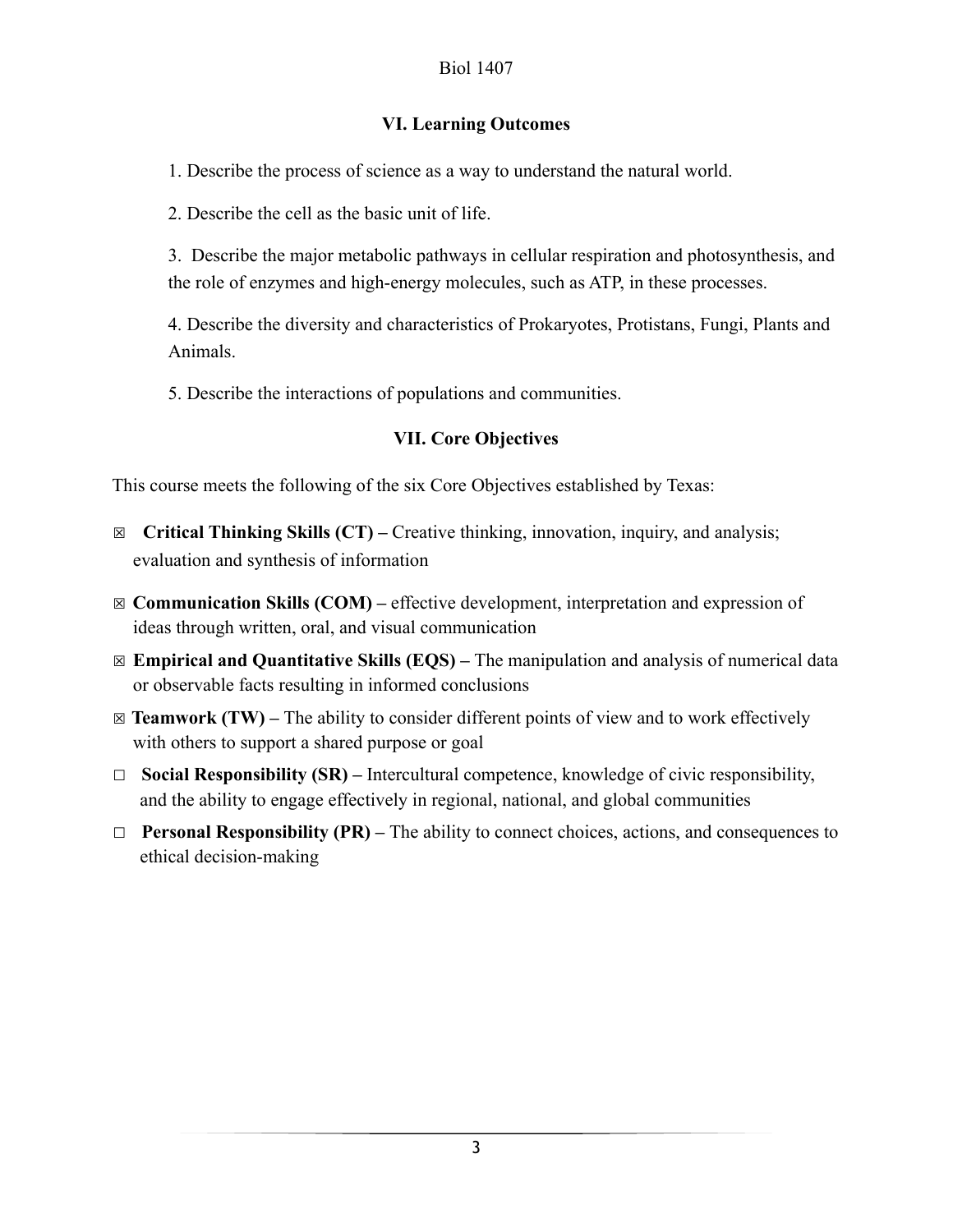#### Biol 1407

## **VIII. Methods of Instruction**

Reading/lectures/notes

Online practice, homework

LearnSmart with Connect Lab Access

Labs in which major biological principles will be demonstrated by examination of specimens, conducting experiments and viewing videos virtually.

## **IX. Methods of Assessment**

Exams will consist of multiple choice and short answer questions and will cover all material discussed in class or in reading assignments. Each question will be graded as correct or incorrect in accordance with information in the text, lectures and readings. Exam grades will be taken as the points correct.

There will be NO MAKEUP EXAMS.

ONE LAB & 3 HOMEWORK (Practice/Learn Smart) will be dropped. (THIS REPRESENTS YOUR EXTRA CREDIT...there will be no other extra credit opportunities.)

The course grade will be computed as follows:

| <b>LEARN SMART</b>       | 10%   |
|--------------------------|-------|
| <b>DISCUSSION BOARDS</b> | $5\%$ |
| <b>EXAMS</b>             | 35%   |
| FINAL EXAM               | 25%   |
| LAB                      | 25%   |
|                          | TUUY  |

Letter grades will be assigned as follows:

Grading scale:  $A = 90-100\%$   $B = 80-89$   $C = 70-79$   $D = 60-69$   $F = Below 60$ 

4